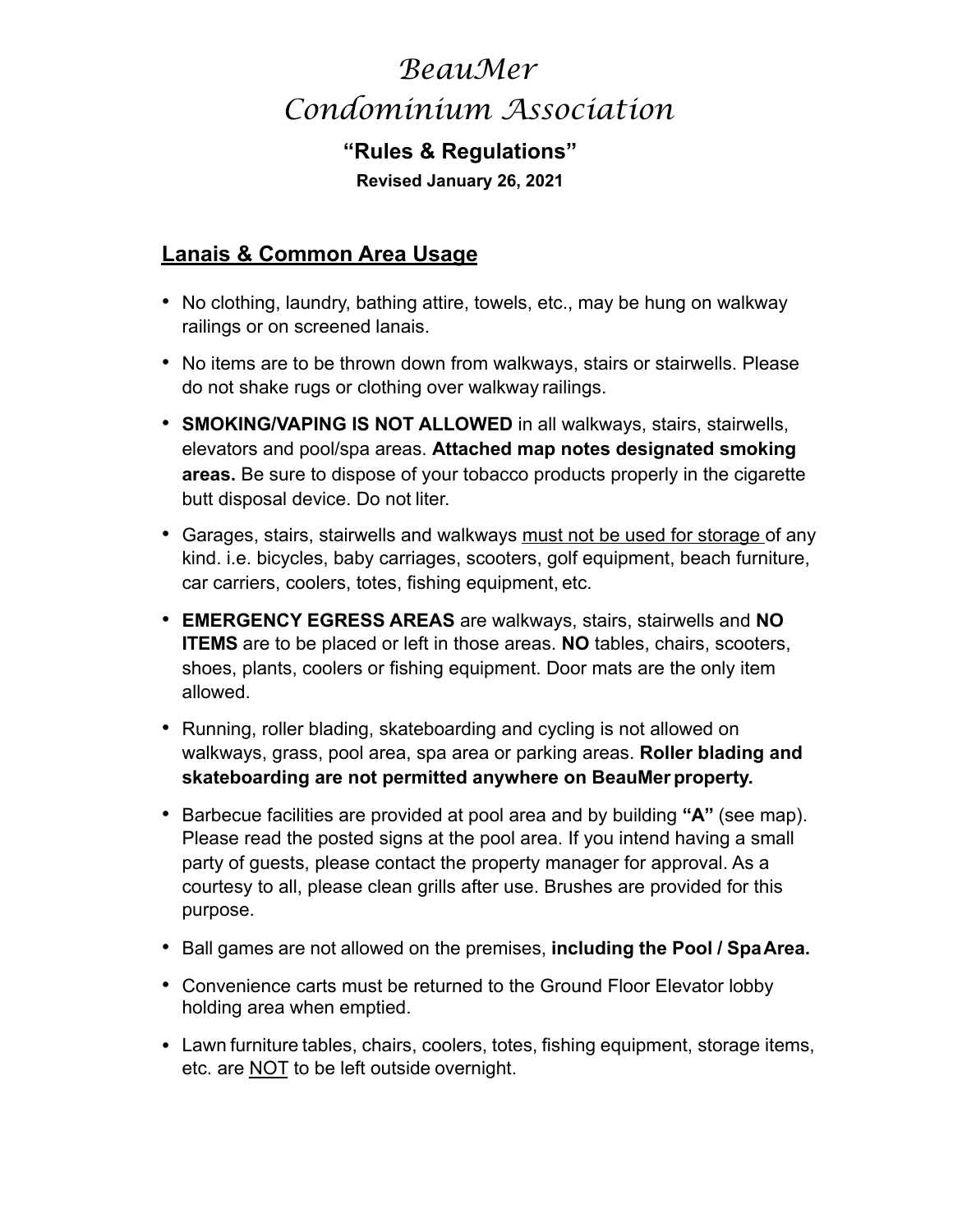#### **Elevators**

- Avoid using the elevators during thunderstorms. There is the possibility of a power failure in the elevator system.
- **• Do not use elevators during an emergency. Use the stairs in case ofa power outage.**
- **Smoking / Vaping** in the elevator is **NOT ALLOWED.**
- Children are **not allowed** to use the elevators as a play item.
- Children under 12 are **not allowed to** use the elevators on their own and should be accompanied by anadult.
- **• Moving of large items, such as furniture, requires the use of cushioned elevator blankets. The maintenance department or property manager must be notified 24 hours in advance to arrange this.**

## **• Pool/Spa Area**

- There is **NO LIFEGUARD.** Persons use the pool / spa area at their own risk. It is recommended that you do not swim alone.
- Pool/Spa hours are **DAWN to DUSK** per Florida and Local ordnance and use permit. Permit requires **No swimming DUSK toDAWN**
- Pool/Spa area is a camera surveillance monitored area.
- The pool/spa area is for residents, tenants, renters and guests only. All guests must be accompanied by the owner, tenant orrenter.
- Radios, cell phones, music players etc., are only allowed withheadsets.
- Please avoid taking cell phones to the pool / spa area. It is an area in which to relax. Long phone conversations can be annoying to others. If necessary, take your phone call outside the pool/spa area or use text messaging.
- No glassware or ceramic products are allowed in or near the pool/spa area. Beverage and food containers must be non-breakable. No food or beverage may be consumed in the pool/spa and rims of those areas per local ordinance.
- Pool/Spa area is a NO SMOKING area. This includes all tobacco, smokeless tobacco and vaping products. Please refer to the map showing designated smoking areas.
- **•** Florida State Board of Health requires that a shower be taken before entering the pool/spa. The shower is located at the side of the restrooms. Suntan lotions, etc. should be removed before entering the pool/spa area.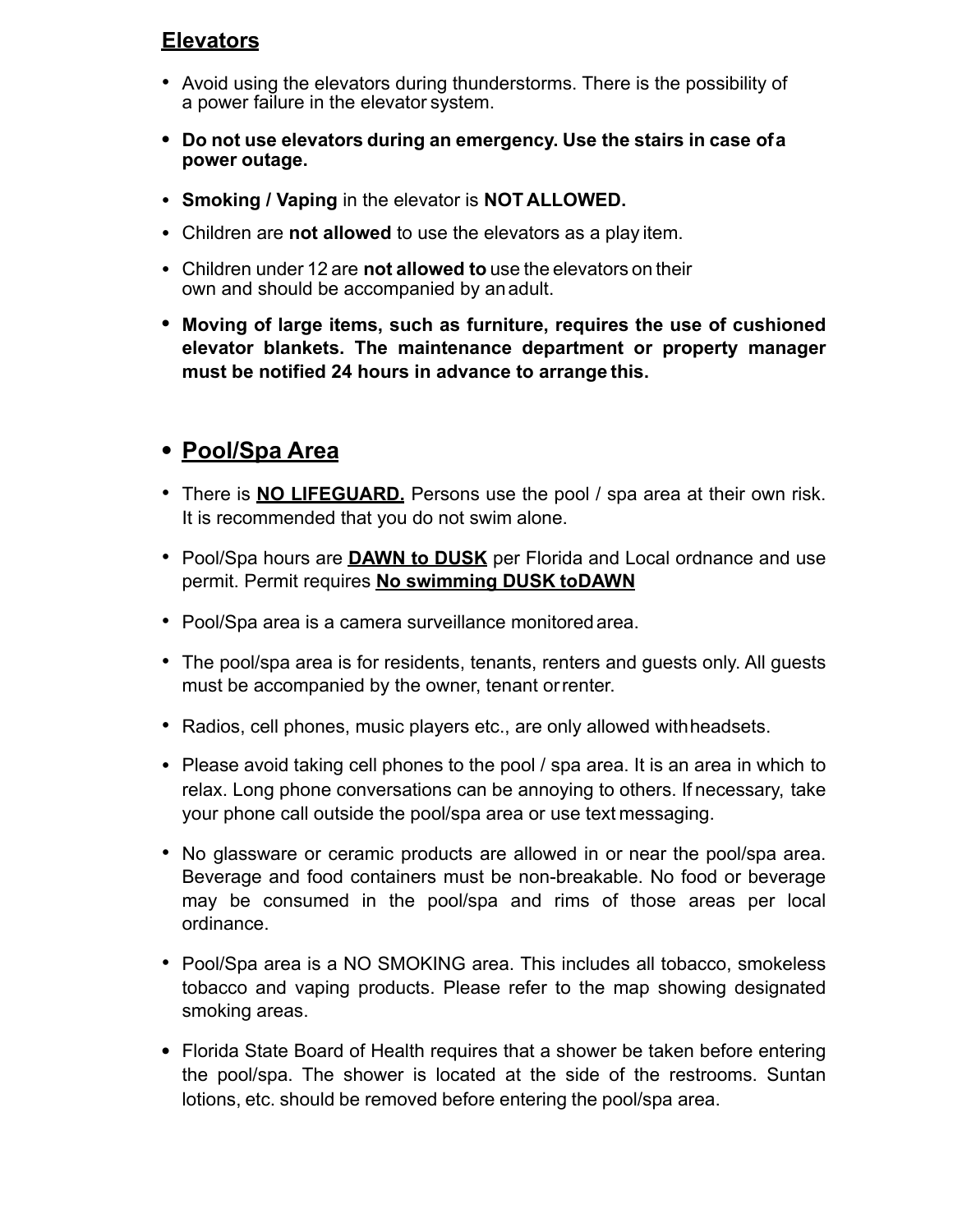- Persons wearing regular diapers are not allowed in the pool/spa. The only exception to this rule is that children four and under may wear "Little Swimmers" brand swimming diapers - which must be visible in thepool.
- Children under the age of 12 are not allowed in the spa (hot tub).
- Any person with open sores, cuts or communicable diseases must not use the pool or spa.
- Placing towels, etc., on lounge chairs, poolside furniture to reserve the same is **NOT ACCEPTABLE**. These items will be removed.
- Responsible conduct is expected at BeauMer (i.e., no loud noise or rude language.) This is essential within all areas of BeauMer including the Pool/Spa areas.
- For safety reasons, ball games, running, diving, jumping, etc., are **NOT permitted**. Parents or guardians are responsible for their children.
- Specific pool and spa use rules are posted in the pool/spa area. Please review these rules before use and advise your group accordingly.
- The Property Manager, Maintenance Associate or Director may deny use of the pool/spa to anyone.
- Abuse of pool /spa rules could result in fines.
- **Owners are totally responsible** for their GUESTS, TENANTS AND RENTERS - to be aware of and abide by all poolrules!!!

#### **Pets**

- ONLY owners are allowed to have a small pet, with Board approval (not relatives, not renters, not tenants, not guests or contractors). Owners should check the association documents regarding a pet on the property and the conduct expected. **There are no dog walking areas on the premises.**
- Public Health and local ordinances require pet owners must clean up after their pets.
- **• Pets are not allowed in the pool / spa areas.**
- Pets must be on a 6 ft leash at all times **and walked off property.**
- If you have arrived with a pet unadvised of the above, please contact a kennel for boarding. You will be required to remove the pet fromBeauMer.
- **Unit owners** will be held responsible for the actions of pets brought by renters, tenants or guests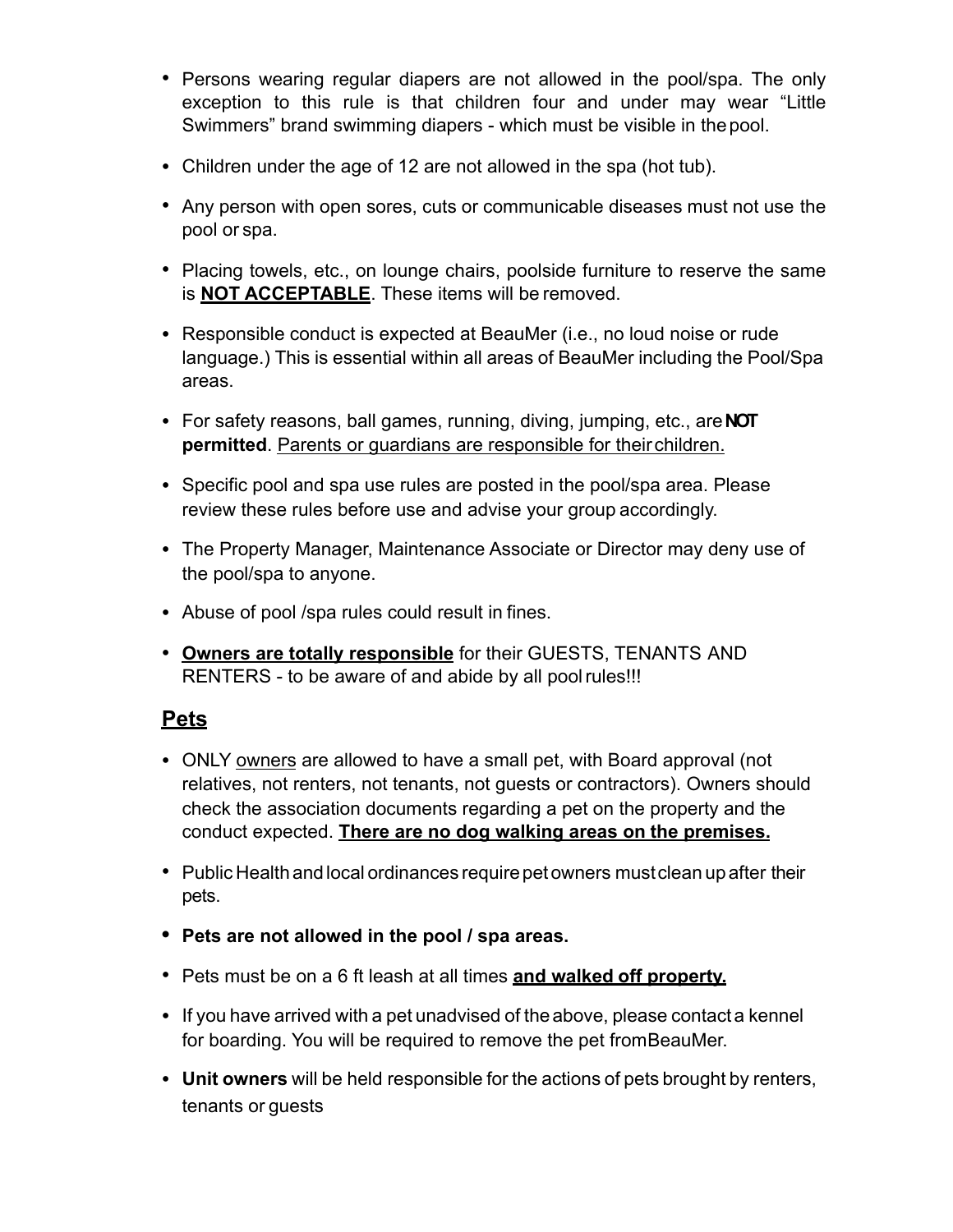#### **Laundry Rooms**

- Located on the second floor at the end of each building (see map).
- Wash cycle approximately 30 minutes and dry cycle approximately 50 minutes.
- Machines are coin operated. They require quarters to operate. There are no change machines.
- As a consideration to all, please remove clothes promptly.

#### **Refuse Disposal**

- **• Please dispose of trash and recyclables properly.**
- Dry trash should be properly bagged, tied, and placed down trash chutes. Do not put anything down the chutes that could cause a fire or explosion. Please note location of trash chute, see map forlocation.
- Recycle bins are located at the end of 807 Building (D) right end when facing the building. (see the attached map)
- Large recycle items should be broken down, such as **cardboard boxes which must be cut up, to fit into the bins.**
- **No plastic bags** are allowed in the blue recycle bins.
- **NO** Plastics or metal items may be placed in **PLASTIC TRASH BAGS** into the recycle bins. **The City will not accept them in that form.**

# **Renters (Less than 90 days)**

- **• Owners MUST register all guests prior to arrival and renters must provide their vehicle information within 24 hours of arrival – placing that info through the mail slot of the Association's office in 801 Bldg. (A). Owners failing to register renters will be subject to fines.**
- All rental units are limited to **1 vehicle** and must be only parked in the designated parking space for that unit. (See parking info below)
- The total number of overnight occupants of a leased unit is two (2) persons per bedroom. There are only 1 and 2 bedroom units in BeauMer.
- Owners shall not advertise their rentals with facts that are not fully accurate including minimum days of stay allowed (7), number of bedrooms and occupancy allowed. Fines shall be levied for violating doing so.
- Owners shall provide all renters with a complete listing of BeauMer's "Rules & Regulations"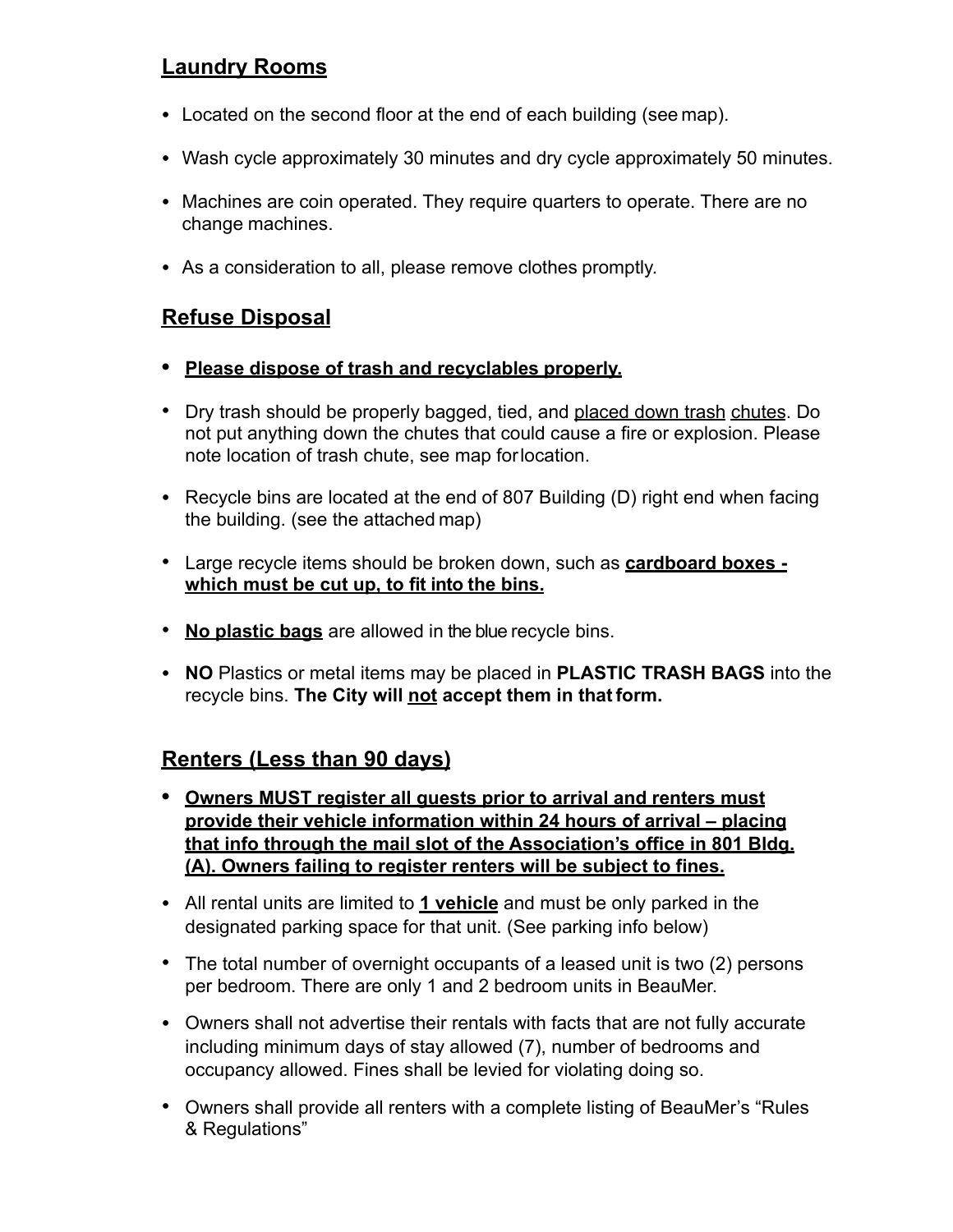• Trash shall only be left in allocated areas and NOT left on the floors of trash rooms (excluding dumpster rooms). See Refuse disposal above.

#### **Leases (90 days or more)**

- All leases of 90 days or more must submit an application for approval by the Board of Directors (per BeauMer's documents) at least 20 days prior to planned occupancy and are subject to certain requirements and fees which may be found on our website at [www.beaumer.info](http://www.beaumer.info).
- All rental units are limited to **1 vehicle** and must be only parked in the designated parking space for that unit. (See parking info below)
- The total number of overnight occupants of a leased unit is two (2) persons per bedroom. There are only 1 and 2 bedroom units in BeauMer.
- Trash shall only be left in allocated areas and NOT left on the floors of trash rooms (excluding dumpster rooms). See Refuse disposal above.

## **Vehicle Parking**

- Park in the assigned space marked with the unit # of the condo you are staying in, i.e.,123A. Do not park in any other assigned unit space without written permission and a copy should be given to the propertymanager.
- All units are assigned only one parking space. Guest spaces are first come first serve.
- Three disabled parking spaces are available. One each at buildings "A", "B", "C" see map. These spaces require current registered handicap license plates or plaques to use. They must be displayed on vehicle at all times while using these spaces.
- All access routes to pool/spa area should be kept clear.
- **• PARKING ON OUR PROPERTY IS NOT ALLOWED FOR:**
- COMMERCIAL VEHICLES & VANS OF ANY KIND (except daily service vehicles) Regular size passenger mini vans are allowed.
- PICKUP TRUCKS / PANEL TRUCKS
- Large Vans/Motor Homes
- Boats/Trailers
- Camper Vans
- Motorcycles/scooters/mopeds, etc.
- No vehicle should displaysigns. No un-registered or abandoned vehicles.
- Car washing or car vacuuming on BeauMer Condominium property is not permitted.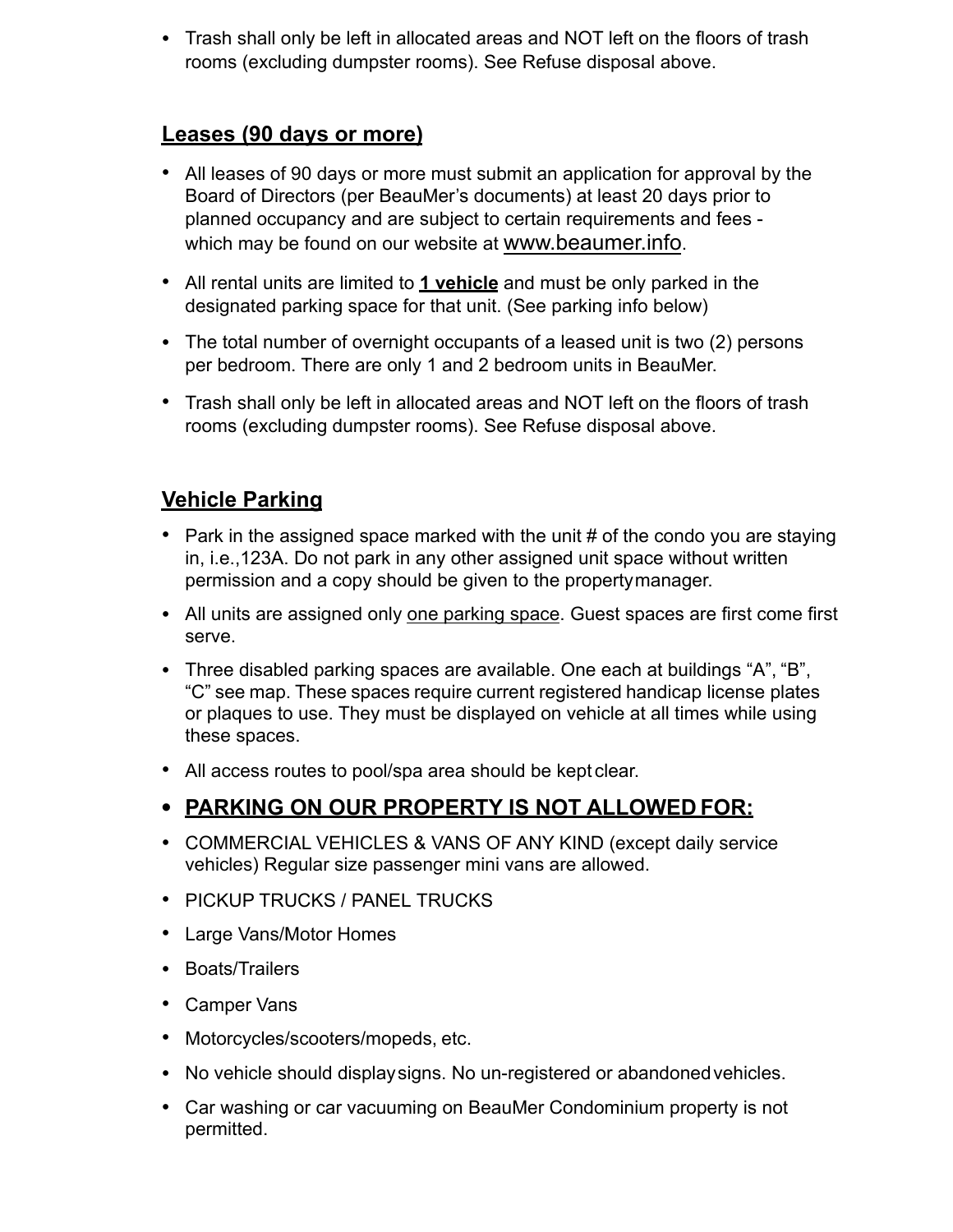# **Fines**

• Violations of our "Rules & Regulations" are subject to \$100. per offense per day and multiple issues will be fined separately, with accumulation of fines of up to \$1,000. - per year.

#### **BeauMer Pertinent Points**

- Owners **MUST** provide renters/lessees with a complete listing of BeauMer's **"Rules & Regulations"**.
- There are only 1 and 2 bedroom units.
- The total number of overnight occupants of a rented/leased unit is two (2) persons allowed per bedroom.
- All rental/leased units are limited to one (1) parking space per unit.
- Owners shall NOT advertise their units for rent or lease with inaccurate facts, i.e. less than minimum stay – seven (7) days, number of bedrooms, allowable occupancy per unit. Fines will be assessed for violations and multiple fines will be considered for multiple issues.
- Leases over ninety (90) days require an application be submitted for approval at least twenty (20) days prior to beginning. Certain requirements pertain to leases and charges will be applicable. Requirements are found on BeauMer's website.

#### **Oil Spills**

• Owners/Tenants are totally responsible for automobile oil leaks – anywhere on the BeauMer property – including in garages. A warning notice will be given for leaks and if it is not fixed and the area cleaned within 7 days – the owner or tenant will be charged for the cleanup and a fine of \$100./per day - will be assessed.

#### **Bike Storage**

- Bike storage is available on a "first come" space available basis, in each of our 4 buildings.There is a \$20 year- per bike – fee to owners for that storage.
- All approved bikes will have a "registered tag" placed on them by our maintenance associate. Bike storage is not allowed in garages and are subject to fines if left there.
- A bike rack is available adjacent to the "recycle bins" area at the right end of 807 "D" building. **It is recommended owners lock your bike - if left unattended at the bike rack.**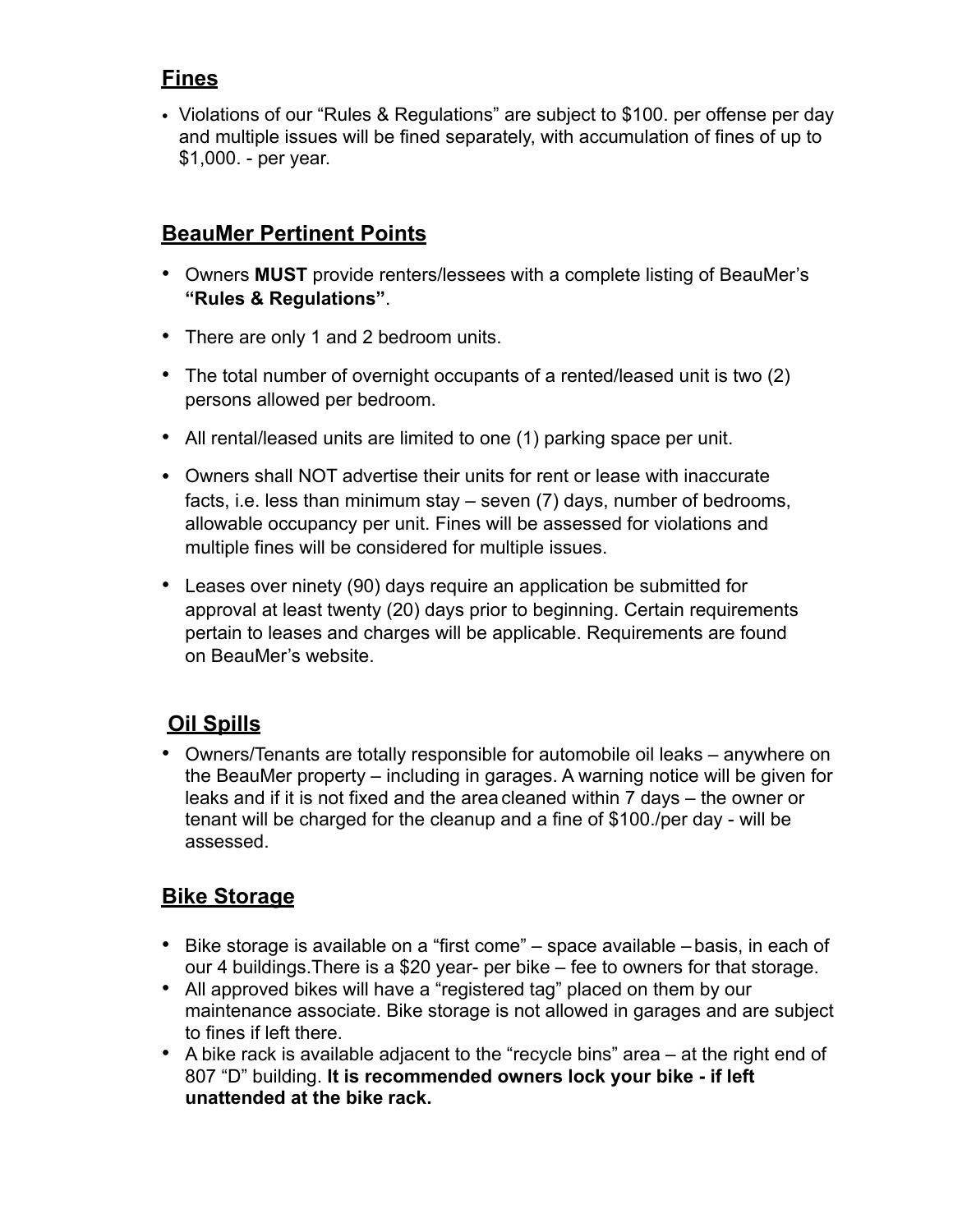#### **Enforcement of Rules**

- **• When possible, offenses will be addressed directly to the offenderby our Maintenance associate or Association representative or a Director explaining the violation and how to correct it.**
- **• If corrected immediately, it will be considered a "warning". If it is ignored or is totally inappropriate, notification will be sent to the owner of the unit associated with the offender, which likely may result in a fine.**
- **• Tenants or Renters who aggressively disregard rules and regulations may result in their removal from the property.**
- **• OWNERS are totally responsible for the actions of their Guests, Tenants and Renters!**

**BeauMer is an association of privately-owned residential units. These units serve as year-round homes for some residents and temporary vacation residences for others.** 

**These guidelines have been adopted by the BeauMer Condominium Association to promote the well-being and peace of mind of the persons who reside in close proximity and use common facilities.** 

**Should you incur a problem after your arrival, you should first call your owner to seek a solution. If you incur an emergency situation (e.g., water line breakage, power outage, etc.) you can then call the property manager at the number posted on the next page.** 

#### **IF YOU HAVE A MEDICAL or FIRE EMERGENCY CALL 911 DO NOT CALL THE PROPERTY MANAGER**

**Certain freedoms (in a condo facility) are not as available as living in privately owned homes. Please be considerate of your neighbors.** 

**Thank you for your cooperation in making BeauMer a wonderful place to live!!** 

**We want you to have a pleasant stay.** 

**PLEASE ENJOY!!!**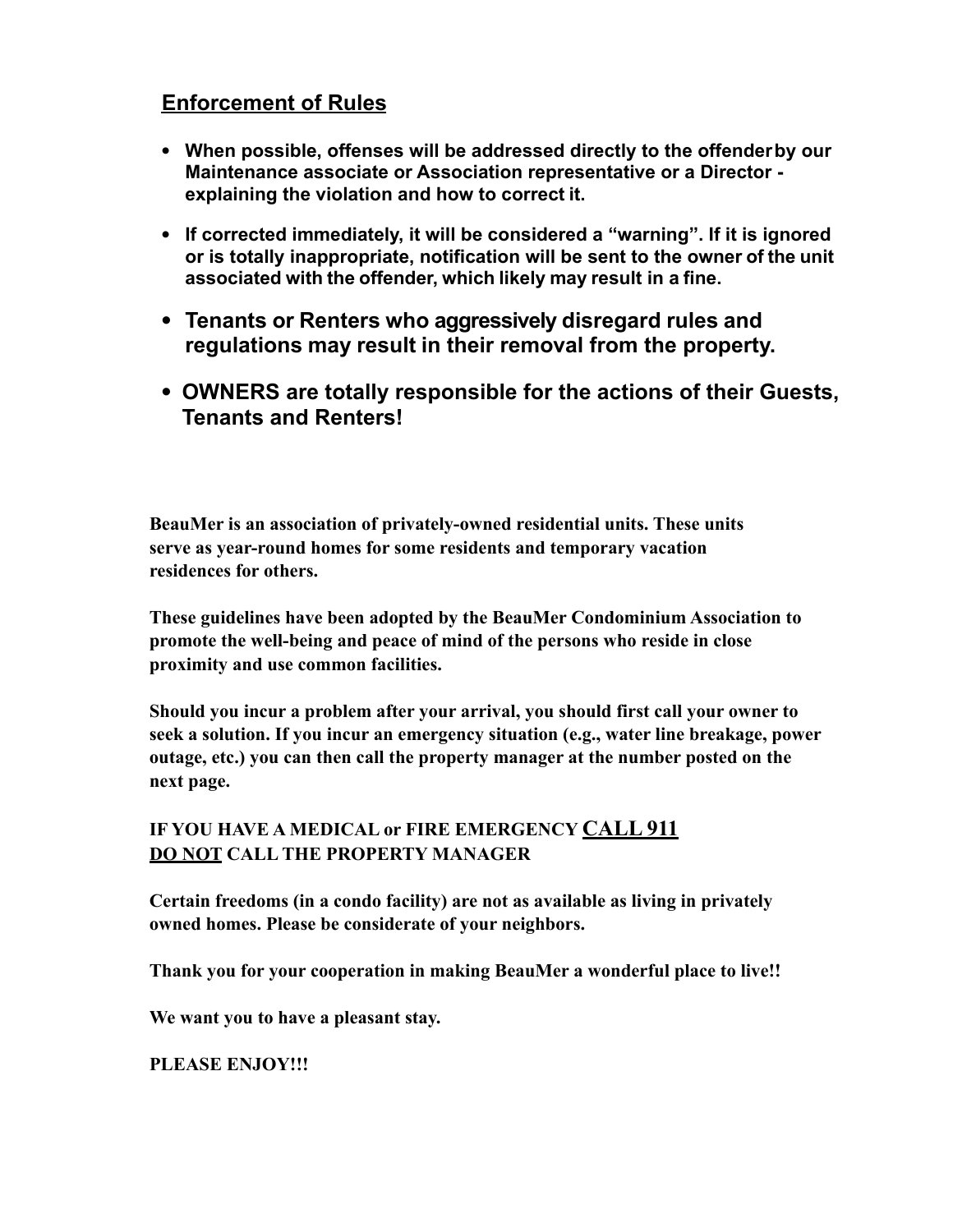| <b>Police/Fire</b>                                                                                                       | 911                                                |
|--------------------------------------------------------------------------------------------------------------------------|----------------------------------------------------|
| <b>Police (Non-Emergency)</b>                                                                                            | $(239)$ 213-4844                                   |
| FPL - Electric company                                                                                                   | $(239)$ 262-1322                                   |
|                                                                                                                          |                                                    |
| <b>Century Link (TV &amp; INTERNET)</b><br>Tell agent you're at:<br><b>BeauMer Condominiums</b>                          |                                                    |
| <b>River Point Dr., Naples, FL</b><br>Then give them your unit # and<br>which building you're in:                        |                                                    |
| 801 River Point Dr. - building A<br>803 River Point Dr. - building B                                                     | $(877)$ 720-3416                                   |
| 805 River Point Dr. - building C                                                                                         |                                                    |
| 807 River Point Dr. - building D<br>IF AGENT CAN'T FIND THE<br><b>ACCOUNT - HANG UP AND TRY</b><br><b>ANOTHER AGENT!</b> |                                                    |
|                                                                                                                          |                                                    |
| <b>Property Management</b>                                                                                               | <b>Naples Beachside Management</b><br>239.653.7557 |
|                                                                                                                          |                                                    |
| Handyman                                                                                                                 | <b>Ask owner</b>                                   |
| Plumber                                                                                                                  | <b>Ask Owner</b>                                   |
| Electrician                                                                                                              | Ask owner                                          |